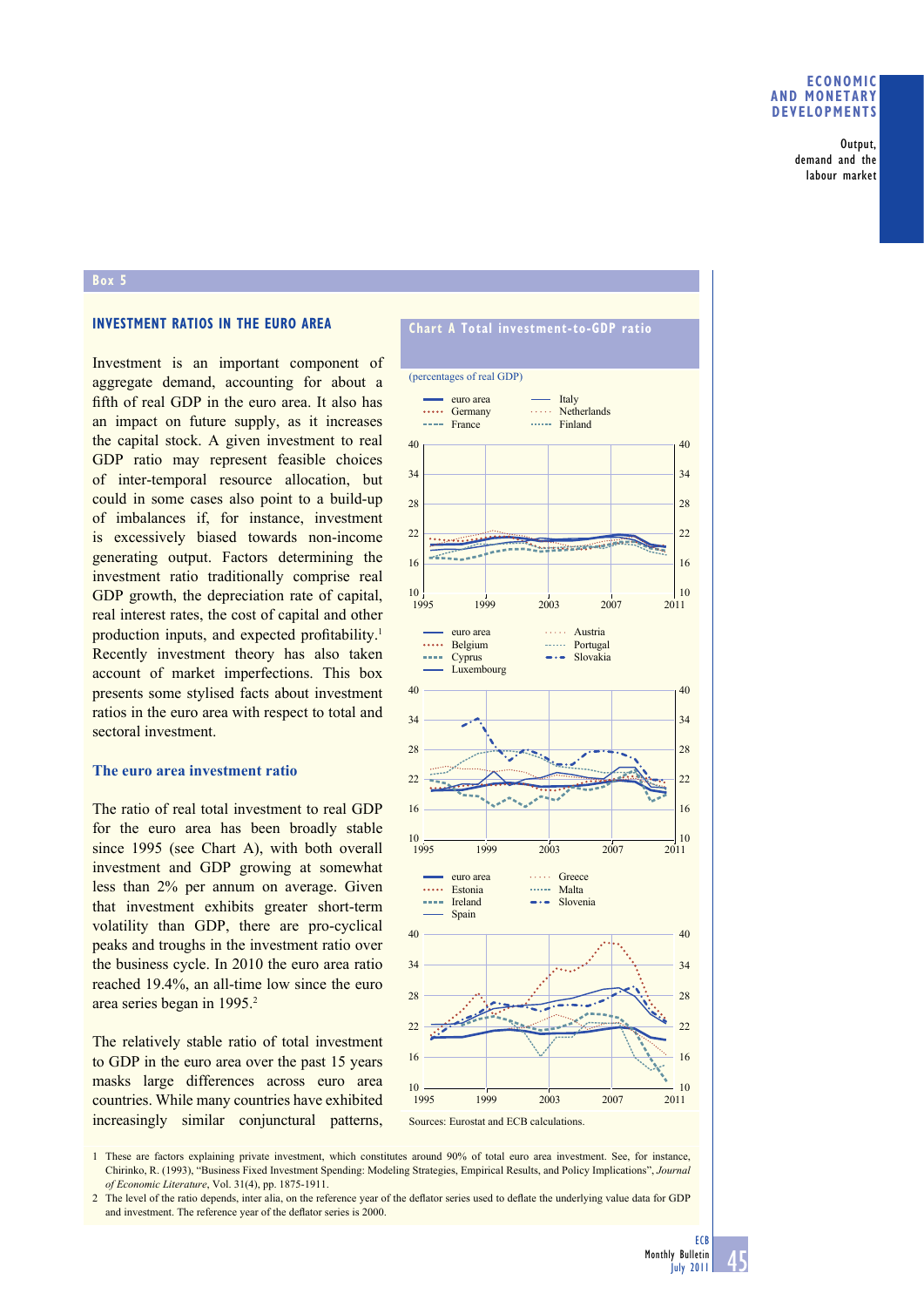the levels of investment ratios, as well as the amplitude of swings, have differed substantially across euro area economies (see Chart A).

While the investment ratios were relatively flat in many euro area countries, Spain and Estonia (and to some extent Cyprus and Slovenia) witnessed strong rises in their investment ratios in the decade preceding the 2008 financial crisis. Strong investment growth in these countries may partly reflect catching-up processes in which these economies, with a relatively low level of income per capita, benefited from large inflows of foreign direct investment.

During downturns – and particularly during the latest recession – most countries experienced a decline in their investment ratios as overall demand fell, the cost of capital increased and profitability shrank. In 2010 in the euro area as a whole and in most euro area countries the investment-to-GDP ratios stood at historical lows since the euro area series began in 1995. In Estonia and Ireland, in particular, but also in Malta, Spain, Slovenia, Greece, Slovakia and Cyprus, considerable downward corrections took place, amounting to 5 percentage points or more from their peak levels.

## **Sectoral developments in investment ratios**

The two main sectors supplying investment goods are construction and the metal and machinery sector. In 2010 construction accounted for about 50% of overall euro area investment and the metal and machinery sector accounted for around 30%.3 While the share of construction in euro area total investment has declined over the past 15 years, the share of metal and machinery has seen a small increase.

# **Chart B Construction investment-to-GDP ratio**



Note: Data for Belgium and Malta are not available.

In many euro area countries, movements in the ratio of construction investment to GDP have been substantial over the past 15 years (see Chart B) and explain much of the pattern of developments in overall investment ratios. For example, in Germany and Portugal, the construction investment ratio was high in the mid and late 1990s, then gradually unwound over the following decade.

3 The remaining share of investment is composed of transport equipment (around 10%), other products and agriculture (which together account for around 10%).

46